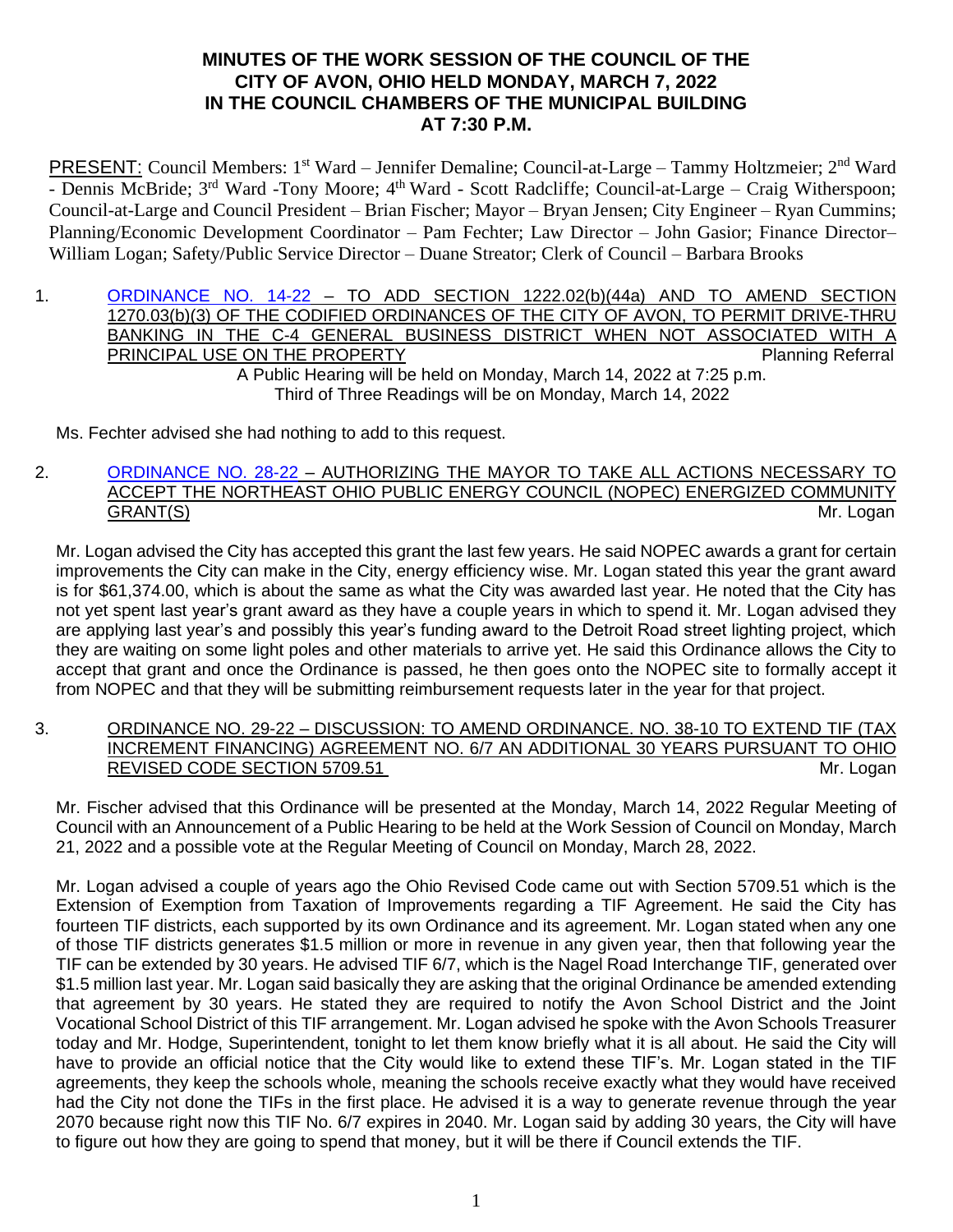3a. DISCUSSION OF THE SCHOOL TENNIS/PICKLE BALL COURTS PROJECT Mayor Jensen Mayor Jensen advised in his discussions with the schools and the Recreation Coordinator, Clare Harasimchuk, they have talked about things that the City would like to offer the community. He said one of the biggest questions that comes up is when the City is going to have pickle ball courts. Mayor Jensen stated he had the opportunity to speak with Superintendent Hodge and Mr. Fishleigh at the Schools as they are going to do some repaving of some of their tennis courts and have talked about the need for having more tennis courts. He said they discussed how the City and the Schools could blend these projects together where it would benefit both the Schools and the City. Mayor Jensen advised tonight's discussion was to let Council know that the City and the Schools are going to come up with an agreement that they will ask Council to approve working together with the Schools with this project. He said for approximately \$250,000 the Schools and the City can get everything they want and pay for 2 tennis courts; 3 pickle ball courts and the City would pay a small portion of the lighting. Mayor Jensen stated the Schools are willing to maintain all of it as well as pay for the electric. He advised the Schools will have to go in front of Planning to amend their Special Use Permit and to discuss the hours for the court lighting.

Bill Fishleigh, Director of Operations at Avon School District, advised with the total project cost at approximately \$540,000, it appears that the low bidder will be Infinity Paving and they are currently reviewing the specs and scopes of the bids. He said on the school property they plan to add two tennis courts next to the existing ones on the south side making it five courts along the bottom row, with one court in the middle and the pickle ball courts would be to the north. Mr. Fishleigh stated they plan to extend the sidewalk that is on the eastern portion all the way to the pickle ball courts. He said that he and Ms. Harasimchuk are meeting with the contractor on Thursday to solidify some of the plans with the three courts in the middle potentially being multi-use courts, meaning they could be pickle ball or tennis courts; they would just have different lines. Mr. Fishleigh advised the proposed lighting are LED's with a narrow lense and should not affect the neighboring properties as that was the design and concept because they understand and want to be conscious of the neighbors and that they are kept in the loop with the plan.

Clare Harasimchuk, Recreation Coordinator, advised tennis has been the number one thing that the Recreation Department gets calls about with residents wanting tennis courts in the City. She said since she started with the City in 2018, they probably get one or two calls every six months or so. Ms. Harasimchuk stated she is hearing more requests for pickle ball courts recently and the City does not have its own tennis courts. She advised she and Mr. Fishleigh have worked really well together to try to provide as much as they can in the summer and they started indoor tennis at the south gym in the winter right after basketball season ends and the numbers for tennis keep growing as they had close to 300 participants this summer with tennis with just the five weeks that it is offered so she does believe it is a huge asset that they could build more.

Mr. Fishleigh further clarified that they plan to add three tennis courts and three pickle ball courts to the existing courts, which will be replaced by new. It was noted that a pickle ball court is approximately half the size of a tennis court. He said they are in discussions about having some dual-purpose courts that could be used for either tennis or pickle ball with changeable lane lines.

There was some discussion of the neighboring Methodist church property in relation to these courts.

Mayor Jensen advised they want to be reasonable with the lighting when this request comes before the Planning Commission. He said the first estimates were that the lights would be on until 9:00 p.m., but if there was a special event then maybe lighting would be allowed on for later, but as a general rule they do not believe it would need to be on later than 9:00 p.m. Mayor Jensen noted that the police would still be patrolling that area.

Mr. McBride advised he thought some of the tennis courts in Bay Village on Dover Road were able to be turned on for a specified time.

Ms. Harasimchuk advised the courts in Bay Village are on a timer, but she believes those lights are on until 11:00 p.m. She said there are residential properties across the road, but to the other side there is nothing so it is not a big deal. Ms. Harasimchuk stated the five courts at Bradley Park in Bay Village are where the high school practices and tournaments are held, but that is an issue because it is located in a residential neighborhood and she remembers the times having to be altered during the different seasons.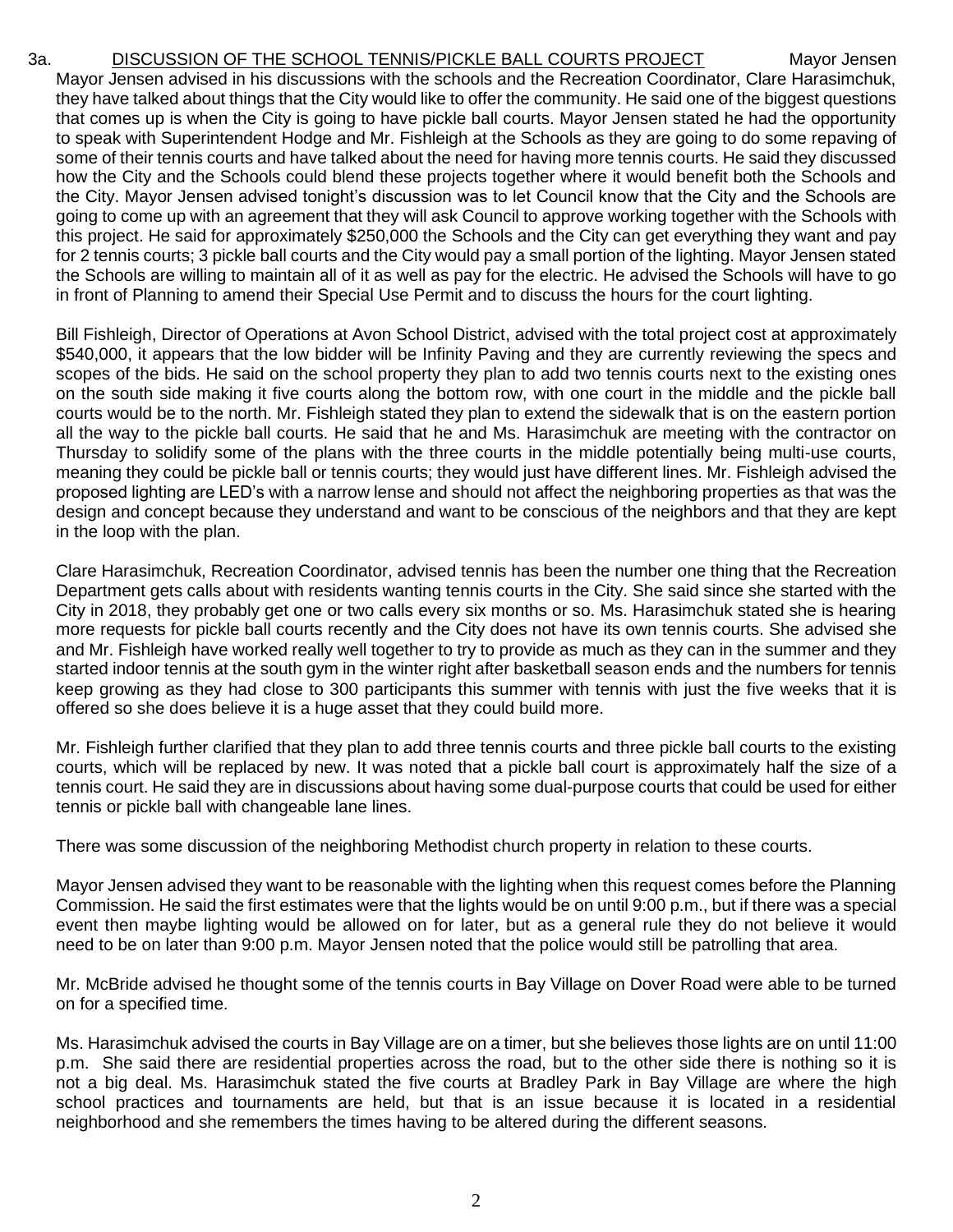Mayor Jensen advised with this many courts, they are hopeful it will alleviate some of the need to be there late into the evening. He said that is something that can be discussed more in the Planning Commission meeting. Mayor Jensen stated they wanted to bring it to Council ahead of the Planning Commission meeting because with the Schools and the City working together they can get so much more value for our students and residents as well. He advised Ms. Harasimchuk is hearing from residents that they want pickle ball and more residents are also asking for tennis. Mayor Jensen said if the Schools were not already considering repaving the existing courts, this may not even have come before Council because it does not lend itself to be a stand alone project to put a few courts somewhere else, but both he and Superintendent Hodge are committed to work together more in any way they can to get more value for the money spent.

Mr. McBride advised the collaboration is great and it benefits everyone. He said he knows there have been multiple discussions regarding parking. Mr. McBride asked if there was an alternate parking plan as he hoped they were not going to push the parking north off the main lot. He stated knowing Avon in general after an expansion or opening a new business, they often become overrun with not enough space. Mr. McBride inquired when the schools new Performing Arts Center opens if there will be enough parking to handle the student body already on campus and the people who come in for performances at the Performing Arts Center.

Ben Hodge, Superintendent of Avon Schools, advised the majority of the time, the students will not be in school when those events are being held at capacity such as tournaments. He said they would figure out the parking that is just south of the courts along with parking that is on the front side of the school building that used to be the main entrance for student services, for more guest parking and for those adults that want to play tennis during the day. Mr. Hodge stated there is plenty of grass parking on the practice soccer field next to these tennis courts and it was used all summer when the Performing Arts Center was under construction. He advised even with the Performing Arts Center, the majority of the time that parking lot is not going to be full of students when those events are being held at capacity especially during the summer.

Mr. Fishleigh advised with the partnership with the City the School would take out those five courts that are in need of repair and redo it at minimum. He said they wish they could do more, but cannot right now as there are some large roof projects that need to be done in the next two years with Heritage. He said they know that pickle ball is in all the surrounding communities and they would love to have it here in Avon.

Mr. Radcliffe asked how much the City expects to expand into leagues for pickle ball for the residents with this proposal. He said it was mentioned that three courts would be dedicated for tennis but asked if either side of the net could be used to have as many as another ten courts or more for pickle ball.

Ms. Harasimchuk advised those are discussions that they still need to have with Mr. Frombach, Athletic Director at the Schools, once they see the construction of the three pickle ball courts that are proposed. She was not sure how that would work if there were too many lines on the court indicating tennis and pickle ball.

Mr. Radcliffe said he knows they have lines that can be placed on a temporary basis, but that may require some additional workings. He stated they could certainly have 16 or more pickle ball courts if they used all the courts for this dual purpose. Mr. Radcliffe advised it could be a big job, but there are a lot of residents that area asking for it and it would be great to see.

Mayor Jensen advised their hope is that once they get this all laid out that there will be certain times that the scheduling will be specific toward tennis or pickle ball, but otherwise they could consider using temporary lines. He said the hope is that the City and the Schools can continue to collaborate on things that perhaps were not a focus in the past, but this is a first step and it would be nice to see it move forward.

Mrs. Demaline advised she is strongly in favor of the partnership with the Schools, and she thanked Mayor Jensen and the Schools for entertaining this project. She inquired how the maintenance would be handled; will it be shared in an agreement?

Mr. Fishleigh advised going forward the Schools are responsible for all the maintenance. He said the Schools will take the risk if there are soil sample issues that do not go the way it should. Mr. Fishleigh stated the Schools need to be responsible for it too, because it is located on School property and they are just looking for the partnership to get it started.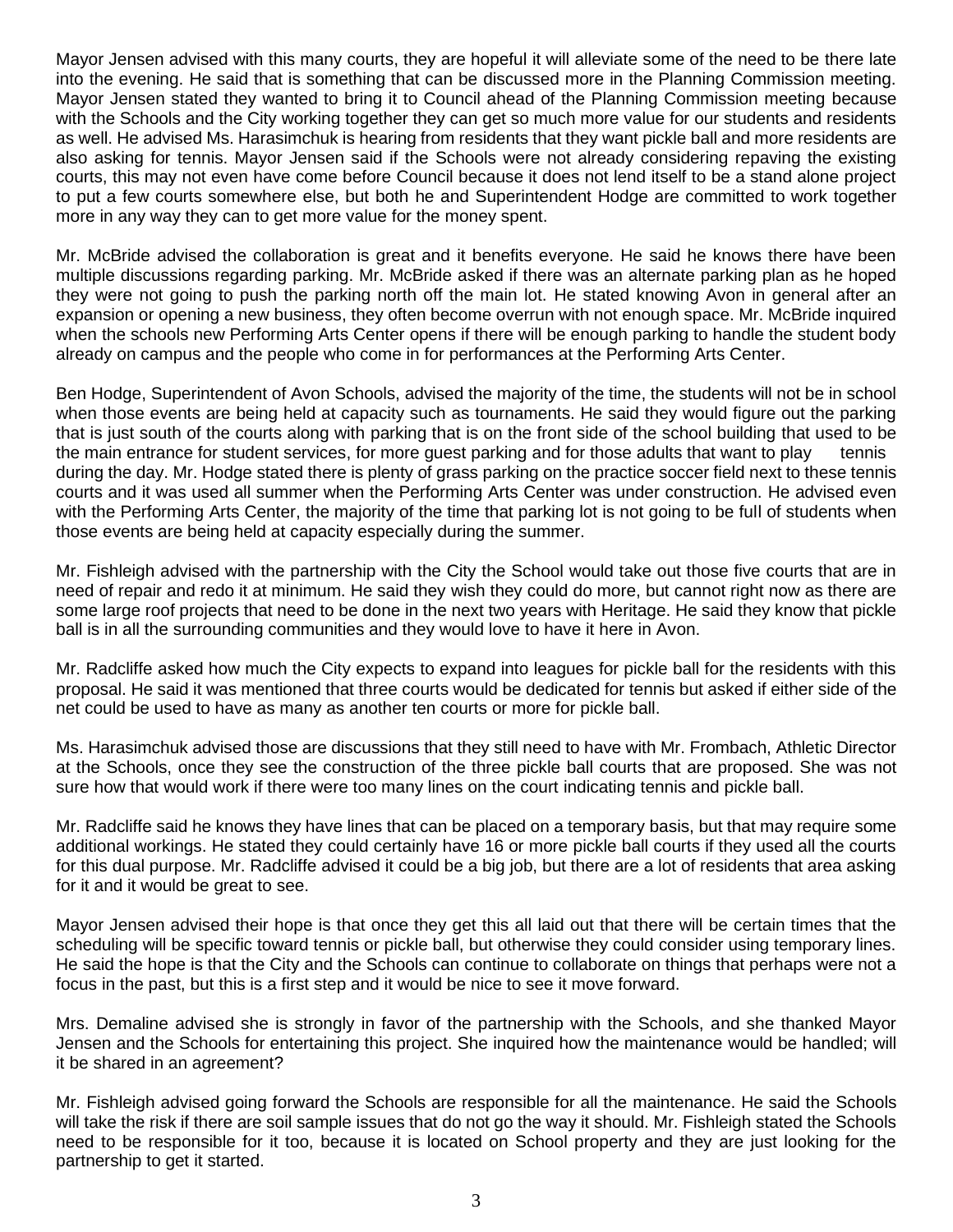Mrs. Demaline asked about a proposed timeline for this project.

Mr. Fishleigh advised tennis in the Spring ends around mid-May and they are hoping to hit the ground running. He said on Thursday he would have a lot better feel for that timeline. Mr. Fishleigh stated the courts would most likely be down all summer, which is the bad news. He advised they are hoping to have the courts open by August 1, 2022 as a tentative timeline, although that was dependent on the weather and other factors.

Mayor Jensen advised if Council has any further questions on this item and would like the School officials to come to a subsequent meeting to let him know as he most likely would not require them to attend a future meeting unless Council requested it. He said the City is committing to \$250,000 for its share and Council would see that in an upcoming reappropriation. Mayor Jensen stated this plan has to go before the Planning Commission for approval and then come back to Council for amendment to the Special Use Permit.

#### 4. [ORDINANCE NO. 30-22](https://www.cityofavon.com/DocumentCenter/View/7651/Ordinance-No-30-22---Award-Bid---Mowing-Contract-No-1) – TO AWARD THE BID FOR THE 2022 AVON PARKS MOWING CONTRACT NO. 1 (THE BOARD OF EDUCATION SOCCER FIELD COMPLEX, AQUATIC FACILITY GROUNDS, FIRE STATION SITE, POLICE STATION SITE, AND THE AVON POST OFFICE SITE) Mr. Streator

Mr. Streator advised as Council is aware, they separated out the mowing contracts this year into five different ones with the assistance of the City Engineer and Chagrin Valley Engineering. He said they received the bids in February and both he and Mr. Logan went through the bids along with some advice from the Law Director and came up with the best and lowest bids for each of the five contracts. Mr. Streator stated he is recommending the bid be awarded to Green Impressions for contract no. 1 in the amount of \$30,753.00 for the mowing season this year.

Mr. Moore inquired if it has all been worked out with the contracted company should it rain that they would come back on another day. He indicated Council talked briefly about scheduling as these companies may have contracts with other entities, but they want to ensure the City properties get mowed.

Mr. Streator advised they worked with Green Impressions last year and it worked well for scheduling the weeks if they were not able to mow because of the weather then the next available date was scheduled.

Mr. Moore asked if the City employees ended up doing some of the mowing because the company was not available.

Mr. Streator advised they do not anticipate doing that this time. He said they talked to the company and they are aware of that. He said last year was the first year that the City went with Green Impressions and after the first couple times they worked that situation out with them last year for the latter part of the contract.

Mr. Moore stated he just did not want the City employees to be mowing more property if this is being subbed out.

Mr. Streator agreed.

Mayor Jensen clarified that City employees will sometimes have to mow a second time after the mowing company if it has rained or there is enough moisture because those fields grow so fast. He advised when there are different events such as baseball, the City employees are prepared for that extra mowing during peak growing season and will probably continue to do that, but it is on an as needed basis. Mayor Jensen said they have all seen it happen where the grass could be mowed twice a week and it still would not be enough and because the baseball leagues need the grass to be at a specific height, they may occasionally need a double cut on random weeks. He advised they cannot predict in advance what weeks the extra mowing will be necessary and the City does not want to pay extra if it is not needed.

Mr. Fischer advised he sees that Green Impressions was not the lowest bid and that the company of Brian-Kyles was crossed out and he asked the reasons.

Mr. Streator advised Brian-Kyles submitted an incomplete bid package for each of the contracts they submitted bids for. He said after consulting with the Law Director it was determined that since the bid was incomplete that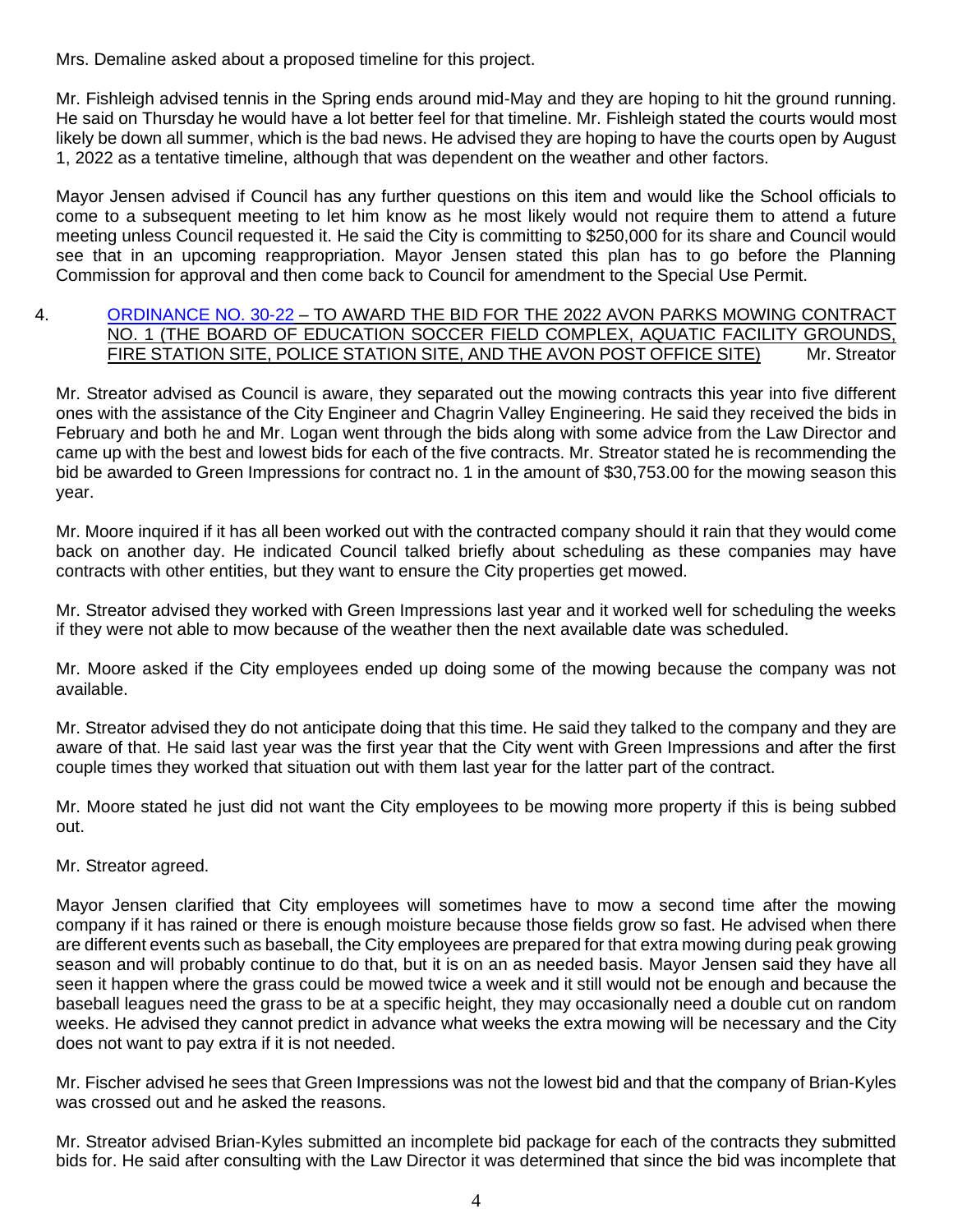the City was not able to accept it. Mr. Streator stated that Brightview Landscaping Services was lower than the bid submitted by Green Impresssions but after speaking with Mr. Loeser and these two mowing companies, it was determined that Green Impressions would provide the best service for the City.

Mr. Fischer inquired as to the start and end date on the contracts?

Mr. Streator advised they are hoping to start April 1, 2022.

Mr. Fischer advised and that goes for 30 weeks, which takes them to mid-October.

Mr. Streator confirmed that and said that if they have to extend it a week, the companies are well aware and if the start date is after the April 1 date, the contract still goes for 30 weeks.

Mr. Fischer inquired as to the cost that was paid for mowing services last year as a whole compared to what will be paid this year when all five of these contracts are added up.

Mr. Streator advised they will be paying approximately \$9,000 less than what was paid for mowing last year.

Mr. Fischer advised but, last year the contract was for 35 weeks, which is an additional month. Is that correct?

Mr. Streator advised he does not know as he was not involved with this last year.

Mr. Fischer advised they are right around \$180,000 and he thought they spent around \$180,000 last year as well.

Mr. Logan advised he can check, but he did not have that information in front of him tonight.

Mr. Fischer advised it seems like the City is getting a month less of service for the same amount of money as last year.

Mr. Streator advised it was 30 weeks last year as well and the City is saving \$8,300 from last year to this year.

Mr. Fischer inquired if they looked at hiring our own employees for the mowing for that \$180,000 and he knows they have hired out for the mowing for a few years now.

Mr. Streator advised he was not personally involved in those discussions. He said when he became involved the City was already involved in the process of bidding out the service.

Mr. Fischer advised he is just wondering how many employees they would have for that amount of money.

Mr. Logan advised the City does not have all the necessary equipment to do the mowing for all these locations.

Mr. Fischer asked if the City employees would be cutting the grass when the contractor does not show up.

Mr. Streator advised no, the City employees do not cut the grass on a regular basis. He said they do not have enough equipment to do this kind of work. They would have to obtain equipment and personnel to get it done on a regular basis.

Mr. Fischer asked how much the equipment cost. He asked if a commercial mower would cost between \$20,000 to \$50,000. Mr. Fischer said he is asking how much they would need to budget for the City employees to do the mowing by hiring more employees and purchasing the equipment and then the City would have these employees for the rest of the year to help with snowplowing and other areas. He advised he does not know if that was looked at.

Mayor Jensen advised they looked at it and to hire full-time employees would be close to \$100,000. He said they looked at purchasing mowers because they are around \$50,000 each and the longevity is between 3 and 5 years so they would need to be replaced on a regular basis. Mayor Jensen stated when the City was doing all the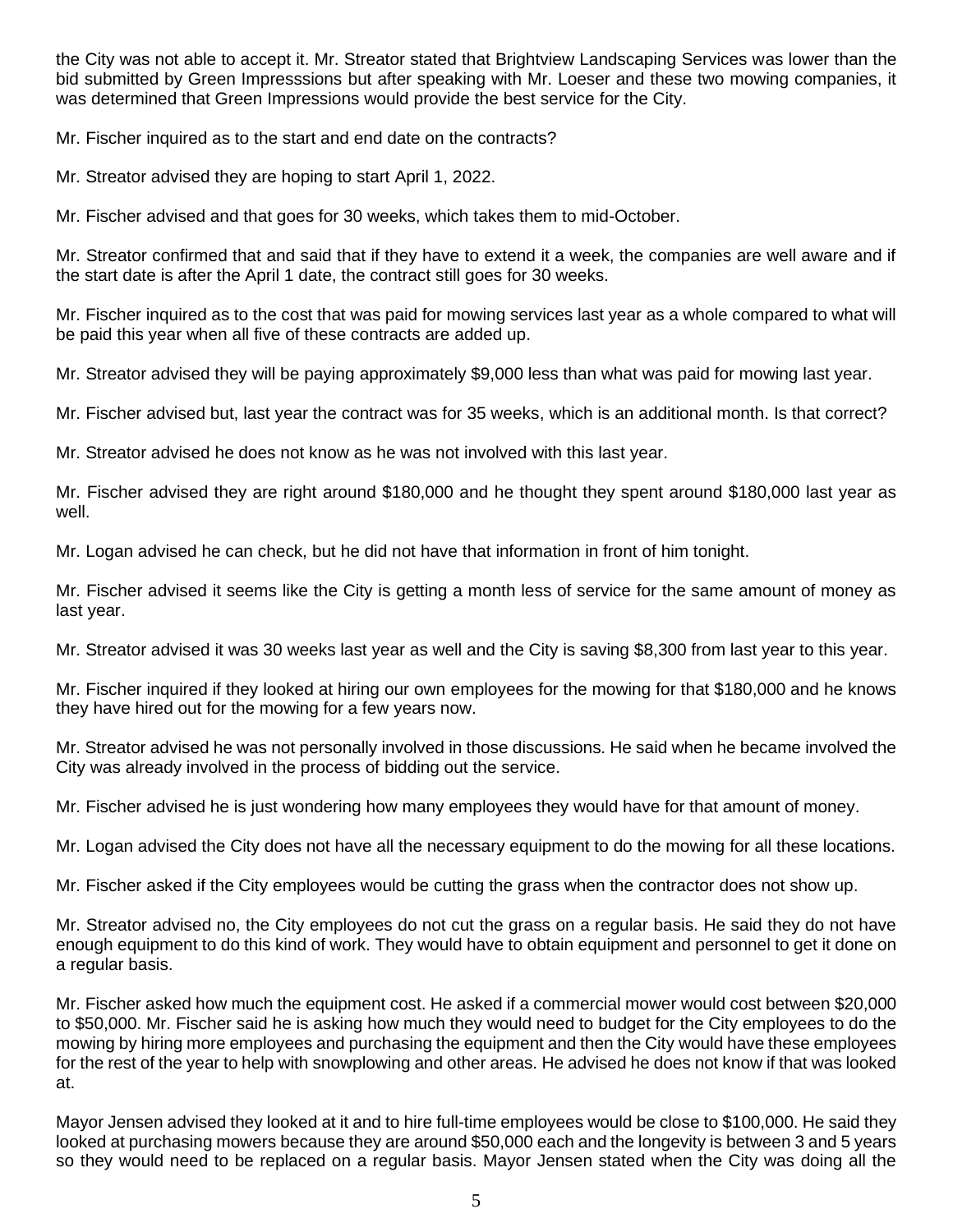mowing themselves it was with seasonal, part-time employees. He advised it was never with the City full-time employees because they have enough work to do outside of that added work. Mayor Jensen said they calculated the hours and he believes it was \$30 + an hour if you looked at the amount of time they were actually mowing as they could only get about 6.5 hours of mowing a day. He advised the City will be paying the outside contractors for the hours they mow, and he knows the schools do the same thing. Mayor Jensen said there is not a need to have that many more full-time employees for the remainder of the year. He said they do a good job keeping up, but to have that many more employees, they just do not have the work year-round. Mayor Jensen advised even adding more parkland since he has been Mayor and that would just be more and more employees to have to deal with. He said these contracts include fuel, an hourly rate, insurance and all the liability. Mayor Jensen said some of these companies have their own full-time mechanics to repair and maintain the equipment. He stated this is a huge savings for the City and the City of Westlake does the same thing for the same reasons. Mayor Jensen advised at the time they made this change they first looked at replacing all the mowing equipment and that was close to \$200,000 just to replace all the old equipment. He said he believes the City now has 3 or 4 pieces of equipment for when they need to help catch up on the mowing.

Mr. McBride remembered when the City was muscling up the Parks Department staff with seasonal part-time employees to mow. He agreed the equipment was pricey originally, and when it was time to purchase replacement equipment as it did not last as long as it should have lasted and there were equipment breakdowns and all kinds of issues. Mr. McBride said this contracting out for the service is just a better way to go. He asked Mr. Streator to provide a brief overview of what the contract includes.

Mr. Streator advised it is cutting the grass, edging, and cleaning up any debris. He said the fertilizing is a separate contract.

Mrs. Demaline advised Mr. Fischer makes a good point about looking at the cost benefit analysis of doing this work in-house versus doing it with an external company. She said of course at this time, they are already in March so they are at a point where they would not be able to pivot for this year. Mrs. Demaline felt when they go into budget talks in the fall that it might be helpful to see a cost benefit analysis.

Mr. Streator advised he would be glad to expand upon that.

5. [ORDINANCE NO. 31-22](https://www.cityofavon.com/DocumentCenter/View/7652/Ordinance-No-31-22---Award-Bid---Mowing-Contract-No-2) – TO AWARD THE BID FOR THE 2022 AVON PARKS MOWING CONTRACT NO. 2 (THE AVON ISLE, THE COMMUNITY CENTER, AVON CEMETERY, STATE ROUTE (SR) 83 RIGHT-OF-WAY IN NORTHWEST QUADRANT OF THE SR 83 & SR 254 INTERSECTION, STONEY RIDGE ROAD GAZEBO SITE, OLD VILLAGE HALL, AND THE SENIOR CENTER & LITTLE LEAGUE PARK COMPLEX) and the streater and the streater and the streater and the streater and the streater and the streater and the streater and the streater and the streater and the streater and the streater and the streater and

Mr. Streator advised this is the second mowing contract and after reviewing them, it is their recommendation to go with Brightview Landscape Services as the lowest and best bid.

#### 6. [ORDINANCE NO. 32-22](https://www.cityofavon.com/DocumentCenter/View/7653/Ordinance-No-32-22---Award-Bid---Mowing-Contract-No-3) – TO AWARD THE BID FOR THE 2022 AVON PARKS MOWING CONTRACT NO. 3 (SCHWARTZ ROAD PARK) MR. Streator Mr. Streator

Mr. Streator advised this is contract number three and for the lowest and best bid they recommend Brightview Landscape Services.

# 7. [ORDINANCE NO. 33-22](https://www.cityofavon.com/DocumentCenter/View/7654/Ordinance-No-33-22---Award-Bid---Mowing-Contract-No-4) – TO AWARD THE BID FOR THE 2022 AVON PARKS MOWING CONTRACT NO. 4 (VETERAN'S MEMORIAL PARK AND ITS ENTRANCE WAY UP TO DETROIT ROAD)

Mr. Streator

Mr. Streator advised it is their recommendation for this contract that the best and lowest bid received was ESK Landscaping LLC. He said as he mentioned earlier Brian-Kyles submitted an incomplete bid package and could not be accepted.

Mr. Fischer inquired if the City has worked with these mowing companies in the past.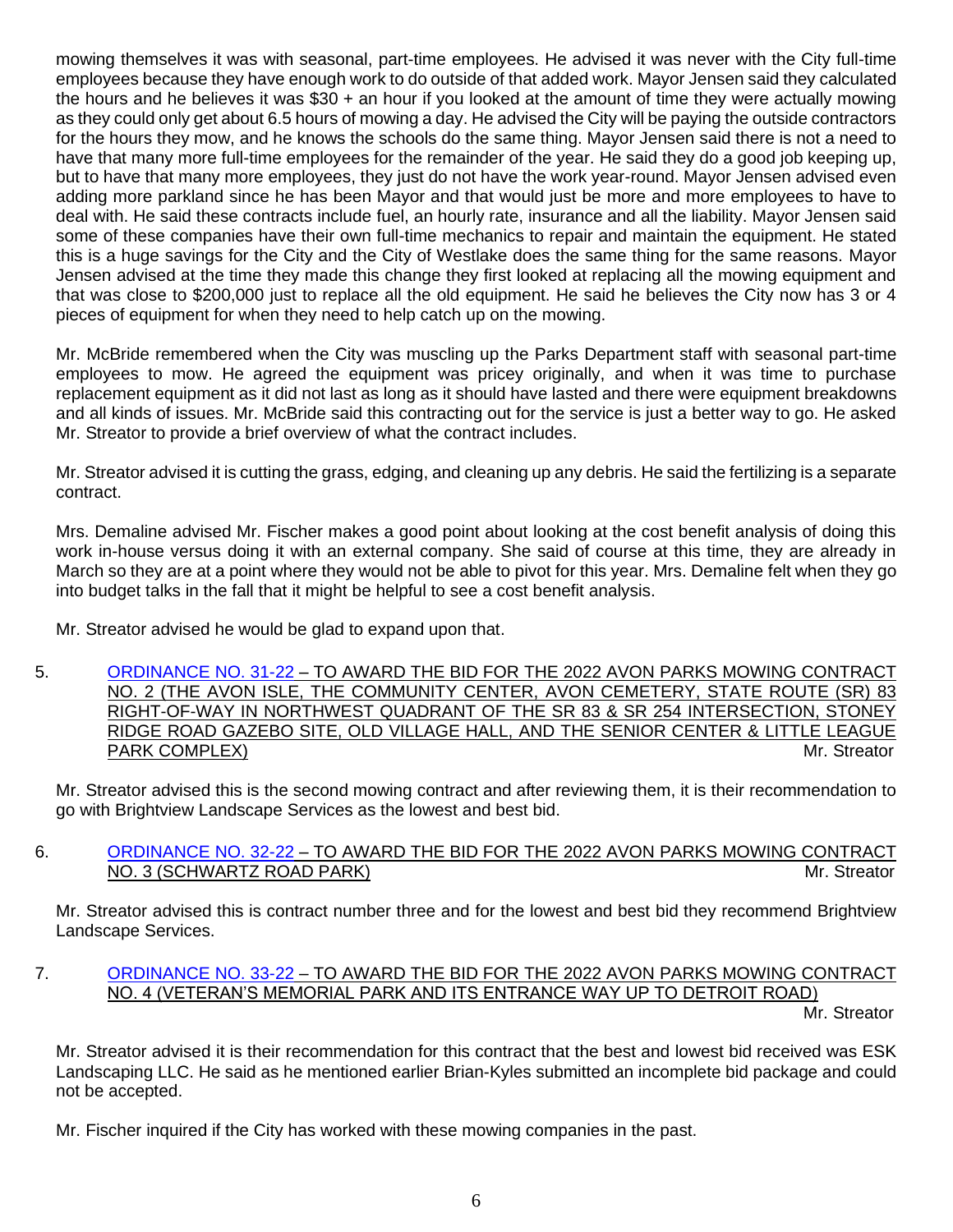Mr. Streator advised ESK Landscaping LLC is a new company to the City of Avon. He said they checked references and they do work for the City of Solon, City of Strongsville and City of Cleveland. Mr. Streator stated in checking the references, they came back very favorable.

8. [ORDINANCE NO. 34-22](https://www.cityofavon.com/DocumentCenter/View/7655/Ordinance-No-34-22---Award-Bid---Mowing-Contract-No-5) – TO AWARD THE BID FOR THE AVON PARKS MOWING CONTRACT NO. 5 (THE AVON CITY HALL COMPLEX INCLUDING THE AREA ADJACENT TO THE MIDDLE ROAD RIGHT-OF-WAY, THE NORTHGATE COMMUNITY CENTER SITE, NORTHGATE PARK, THE OLD COLORADO RIGHT-OF-WAY AT EATON DRIVE, AND THE CRUSHER STADIUM COMPLEX INCLUDING THE RECREATION LANE ENTRANCE UP TO STATE ROUTE 611 (COLORADO AVE.) Mr. Streator

Mr. Streator advised for mowing contract number 5 for the best and lowest bid their recommendation is to go with Brightview Landscape Services.

Mrs. Holtzmeier advised in listening to the various bid awards and looking at the locations around the City, the one area that they have not talked about is the Nagel Road Interchange. She asked who is responsible for the maintenance of that area.

Mr. Streator advised ODOT is responsible for most of that area. He said the City does some weeding along the edges of that area because ODOT does not keep up with it to City standards.

Mrs. Holtzmeier said she knows that once upon a time ODOT was not going to be mowing that area and the City leased a piece of equipment to be able to do that. She asked if ODOT has now taken over that mowing.

Mr. Logan advised he believes the City purchased that leased equipment and that the City still has that piece of equipment. He said he is not positive if it is being used.

Mr. Streator advised they also utilize that piece of equipment for other areas where ditch cleaning is necessary along the right-of-way.

Mrs. Holtzmeier asked for confirmation that ODOT has taken over that maintenance on Nagel Road.

Mr. Streator advised ODOT is responsible for the main area of that Interchange, yes.

Mr. Fischer advised he has seen our City employees mowing at Nagel Road and Avon Road, but he does not believe that is part of the bid.

Mr. Streator confirmed the area Mr. Fischer was referring to was not a part of the bid. He advised the City crews do maintain the right-of-way with that larger piece of equipment.

Mr. Fischer asked if that area was not a part of the Nagel Road Interchange.

Mr. Streator confirmed it is not. He said a little bit south of there is where the City takes care of the right-of-way areas.

Mrs. Holtzmeier advised to circle back, none of the outside companies would be mowing that Interchange area. She said to Mr. Streator's point of the overgrowth, there is a lot of thistle in that location and it gets a lot of attention especially in front of the "Welcome to Avon" sign. Mrs. Holtzmeier asked if that was something that the City would be continuing to improve upon.

Mr. Streator advised yes, and they were trying to work with ODOT to get that handled, but as they know the maintenance along the highways is always a challenge. He said these mowing contracts are specific to parks and other City owned properties.

Mr. McBride advised the City was never primarily responsible for cutting at that Nagel Road Interchange. He said as he recalls, the agreement was that the City could mow that area on a supplemental basis, but ODOT's contractor would still come along 2 or 3 times a year.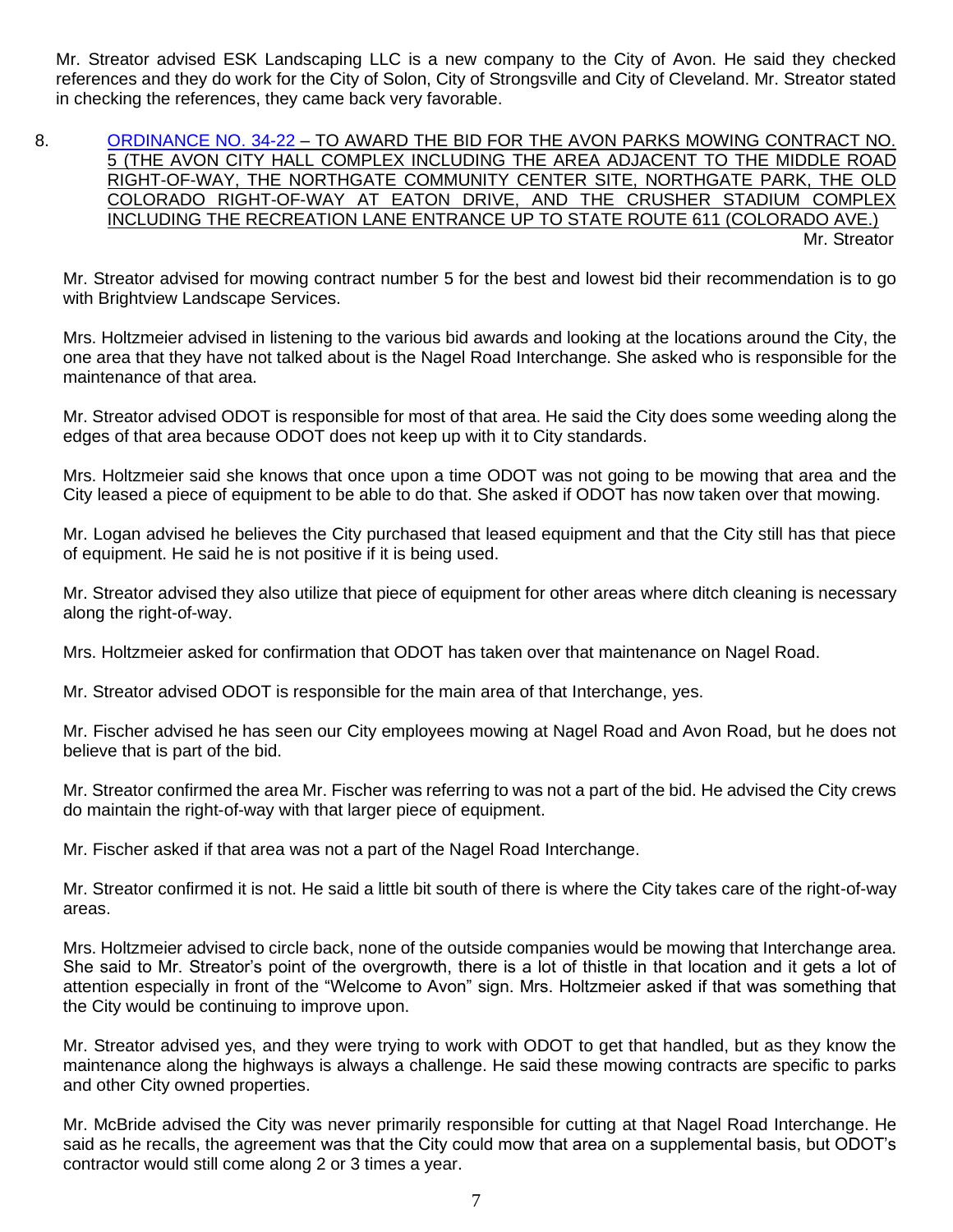Mr. Streator advised if the City has the opportunity, they were going to try keep it looking as nice as they can dependent upon the City's abilities and resources at the time, but it is not a contracted area or that is maintained on a regular basis.

Mrs. Holtzmeier added as long as it is mowed to which Mr. Streator agreed.

Mr. Fischer thanked Mr. Streator for all the information.

#### 9. [ORDINANCE NO. 35-22](https://www.cityofavon.com/DocumentCenter/View/7669/Ordinance-No-35-22-Big-Show-Extension-2022) – AUTHORIZING THE MAYOR TO EXTEND THE CONCESSIONS AGREEMENT BETWEEN THE BIG SHOW LTD. AND THE CITY OF AVON ENTERED INTO ON MAY 8, 2017 PURSUANT TO ORDINANCE NO. 36-17 MILLONESS CONTRACT MILLOGAN

Mr. Logan advised he and Ms. Harasimchuk and Tom Fattlar, who operates our pool, met a few times to discuss the concessions agreement. He said there are not a lot of complaints about the concessions at the pool and that the City is better off right now extending the contract to The Big Show by another year. Mr. Logan stated there was some brief discussion about putting out an RFP, but they do not know who else is out there that would have bid anyway. He advised there are a couple of changes that the City would like to make to the contract. Mr. Logan said one change is that The Big Show would be responsible for the food concessions at the pool, but they would remove from the last agreement that The Big Show provides and/or staffs the concessions stands at the parks. He clarified that The Big Show would not be responsible for the concession stands at the parks as part of this new agreement. Mr. Logan stated they met with the people who run the Little League and Soccer League programs in Avon, and they would prefer to operate the concessions themselves at Schwartz Road park and Veterans Memorial park. He said he knows Melissa Nelson of The Big Show sometimes had trouble staffing for the park concessions and scheduling and the City was only receiving 2% of whatever she earned at those parks, which was not a whole lot. Mr. Logan added the City receives 5% of the proceeds from the concessions at the pool and the City will continue to receive 5% of the proceeds from the pool, which last year amounted to approximately \$4,500 for the City.

Mr. Moore advised he thought that it was agreed last year that the City was going to bid this service out.

Mr. Logan stated they probably did talk about it and they got to a point where it would not have made much sense to bid it out because they were not sure who would have bid on it.

Mr. Moore asked when the last time was that the concessions for the pool were bid.

Mr. Logan speculated it was probably since 2015 and added that the City probably has not formally bid it out. He believes in 2017 it was out there, but not as a formal request for bids.

Mayor Jensen advised in talking with Ms. Harasimchuk some of the reasons they did not go out for bids this year, was they were not sure where Covid was going to be at this point. He said the rumors were back and forth on returning to normal versus continuing to mask etc. Mayor Jensen stated this will probably be the first year since the contract was awarded to The Big Show that she will have an opportunity to say that things are back to normal. He advised from the Administration standpoint it was just finalized last month all the pricing and hours of operation for the pool and then the discussion for the pool concessions with The Big Show came about. Mayor Jensen stated it is a little late to go out for bid this year, but he felt it should not be problem next year as things should be normal throughout the whole year. He reminded everyone that the pool had limited hours of operation last year and the pool opened later in the season than normal. Mayor Jensen felt this year everything should be operating normally. He stated going into next year, he believes that Mr. Gasior is prepared to put a RFP out for the pool concessions next year. Mayor Jensen said they have been dealing with Covid protocols for three years now making it difficult to say what they were looking for in terms of what Melissa of The Big Show did and she even donated items to the pool staff in a show of appreciation for their work.

Mr. McBride advised they do need to seek bids for next year as he was sure they could find other companies willing to bid, but he speculated that The Big Show would be the successful bidder and ultimately be awarded the contract again. He said that the soccer and Little League programs used to run those concessions at the parks and then he believes there was a period of time where the leagues did not want to run it and now they are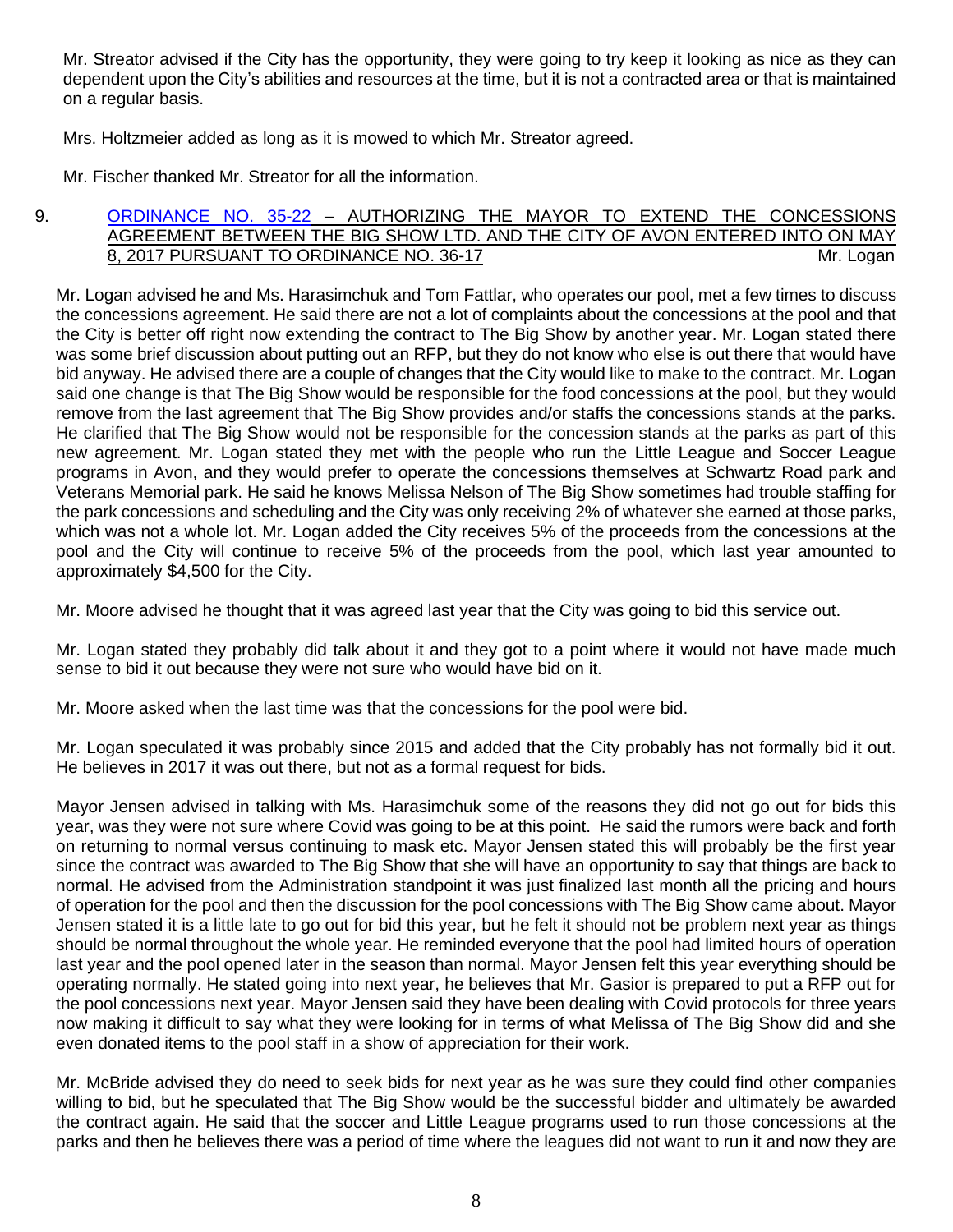willing to run it again. Mr. McBride felt the City should give the leagues the opportunity to run it, but there needs to be some accountability to both soccer and Little League.

Mayor Jensen advised in the past there were a lot of complaints because the parents did not want to run the park concessions and there was a time the concessions were not even open. He believes that is why The Big Show originally got involved. Mayor Jensen said that Melissa Nelson has no objections to the concessions in the parks being the responsibility of those leagues and not her business. He advised the City was approached and asked if the leagues can now operate their own concessions again and as long as there was not pushback from The Big Show, the City is agreeable to the parents operating those concessions stands once again.

Mrs. Demaline inquired outside of the The Big Show contract with the pool, what is the terms of the Little League and the Soccer Leagues taking over the concession stands at the parks. She asked what that relationship looked like.

Mr. Logan advised they were figuring it out.

Ms. Harasimchuk advised they met with the presidents of both associations of Little League and Soccer League programs a couple of months ago to see what their thoughts were and they were very receptive to the idea of operating it themselves. She said they could not divulge too much information at that point because they were still working it out with The Big Show. Ms. Harasimchuk stated the plan is to go forward with these groups operating the concessions for their programs themselves. She said the biggest concern was that because of staffing and game changes and trying to coordinate a private concessions company with the schedules was not working. Ms. Harasimchuk stated there were not any true complaints from the leagues, but these entities were not meant to be together to complain, but it was a solution to a problem. She advised The Big Show Catering came to the City last spring before the season started asking if there were local or civic groups that could take the parks concessions over. Ms. Harasimchuk felt like the separation of responsibilities was headed in this direction because with all the different schedules that The Big Show has to manage and they are not a part of the leagues programs keeping up with it becomes really challenging so they were very receptive to this idea from the meeting.

Mr. Logan advised Ms. Harasimchuk is looking at the idea of a permit of some sorts that the leagues would have to acquire to run the concessions in the parks or have food truck events and those ideas are still under consideration. He said there would not be a percentage of sales agreement. Mr. Logan stated he remembers helping to run those concession stands when he was the treasurer for Little League twenty years ago. He felt the parents should be able to run those concessions stands with no problem as the kids would help to run the concessions when their team was not playing by selling candy and pop. Mr. Logan advised why it got to a point of a third party operating those concessions is beyond his comprehension. He said they probably do need to come up with some kind of permitting process and some sort of agreement that those leagues can run the concessions themselves.

Ms. Harasimchuk advised with all the Board of Health regulations these parent run concessions were not going to be able to sell hot dogs and hamburgers. She said if they want to operate the traditional stand with pop, candy and chips with everything individually packaged for sale that was a bit different. Ms. Harasimchuk stated the parents and league presidents would have to understand that in running these concessions. She advised they are going to have to look into food trucks as there was some conversation that the leagues would want to have a food truck on site occasionally, but they would have to secure a permit with the Fire Department like any food truck has to now when anywhere in the City and then they would need to talk about some type of a permit with a nominal fee they would have to pay to the Parks Department to be parked at a location for a specified number of hours. Ms. Harasimchuk said it would not be a free for all. She stated the biggest thing with the current contract was that the City or other organizations were not allowed to have food trucks in the parks; the exclusivity went to The Big Show and her food truck. Ms. Harasimchuk said now, this will give them opportunities to have more food trucks in the parks for our special events. She advised the City worked with The Big Show very well last year for some special events and has always worked very well with the City on those kinds of things, but now they will be able to do more without restrictions.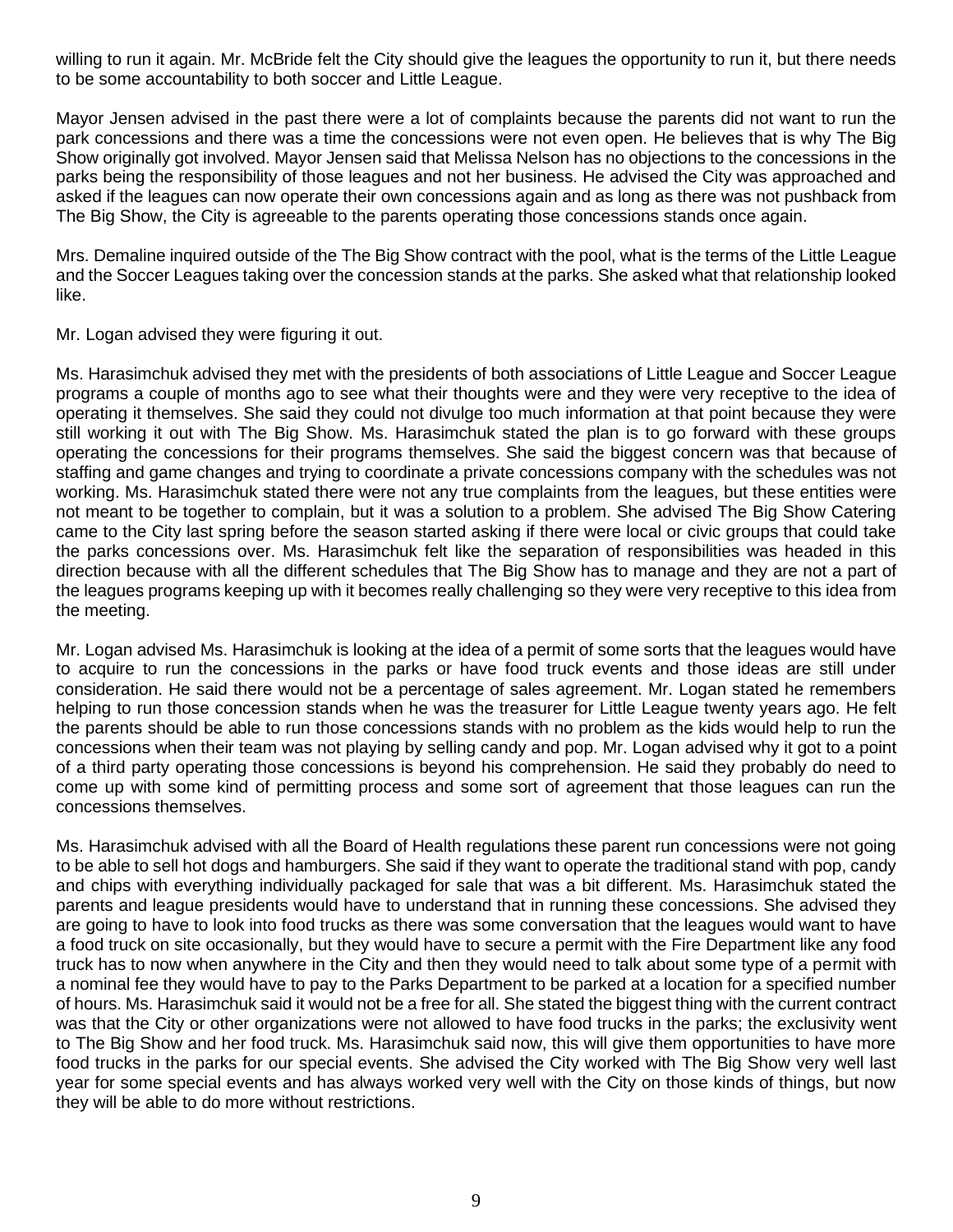Mrs. Demaline advised she felt it was a great idea to bring it back to the community organizations to run so she is in favor of that. She asked Mr. Logan to confirm that she is hearing correctly that the City is not looking for revenue from the leagues of a 2% of the proceeds of the sales back to the City.

Mr. Logan advised the revenue does not mean that much and the City is not going to audit their books and things of that nature. He felt the leagues should just have kids run the concessions stands the way it used to be twenty years ago.

Ms. Harasimchuk clarified they would get a permit for the grounds, and they would add the concession stand and the Leagues would have to get approval of some type of permit from the Board of Health if they were going to do anything more than sell prepackaged chips and candy. She advised the Board of Health will be over there checking on their operations and she felt the responsibility is on the Leagues at that point that they are following all the health codes that are required. Ms. Harasimchuk said twenty years ago the health codes were different than they are now so those are things that the Leagues will have to research and find the best fit for them.

Mr. McBride advised if the parents and their kids are going to run it that was fine as long as they do not break the equipment and they let the City know when something is wrong. He said if the parents from Little League and soccer cannot staff and run the concession stands then maybe they should look at having civic organizations such as the Girl Scouts, the Boy Scouts, the Lions Club or the like agree to operate it for a season or portion of the season. Mr. McBride stated he agrees that parents could run it as it was not that difficult.

Mr. Logan advised the City does need to do an RFP for the pool next year and they all understand that. He said they are coming off a couple of tough years. Mr. Logan stated the City of Westlake did an RFP maybe two years ago and The Big Show ended up being awarded the Clague pool concessions agreement. He said that is not an excuse for not doing an RFP necessarily, but the City is at a point where extending the existing contract by one year is probably the easiest, smartest thing to do right now. Mr. Logan reiterated it is not a huge revenue maker. He said Mr. Fattlar can confirm that there has not been a lot of complaints for the consistency of the food or service or inventory so they are requesting to go through another season and look at an RFP in the fall.

Mrs. Holtzmeier advised she agreed with Mr. Logan to extend the contract by another year. She said point number one of the contract talks about exclusivity so there is currently at the Aquatic Center facility exclusivity for The Big Show and that applies to food trucks as well as noted at the pool.

Ms. Harasimchuk advised there is exclusivity in the parks as well and that is an addendum to the concession agreement.

Mrs. Holtzmeier advised she knows there have been times when because of that exclusivity, if The Big Show was not available that left the City empty handed with other options. She inquired if it would be appropriate to include some language that allows some language that would allow The Big Show the right of first refusal while maintaining that exclusivity. Mrs. Holtzmeier said if The Big Show then says no for whatever reason that the City can go on to some other options to serve the residents.

Mr. Gasior advised exclusivity at the other parks is not in this agreement.

Ms. Harasimchuk agreed that was not in the new agreement as it was eliminated.

Mr. Gasior advised as far as the pool goes, what Melissa Nelson of The Big Show wanted to do was be able to have a food truck outside of the Aquatic Center when there were swim meets.

Ms. Harasimchuk added or to supplement the concession stand because on Thursday nights the pizza truck is there.

Mr. Gasior advised and that is the only extent of exclusivity is that she would supplement inside the pool gate area concessions with a truck outside the pool gate for those swim meet events. He said if there was something else going on in the park another food truck would be allowed.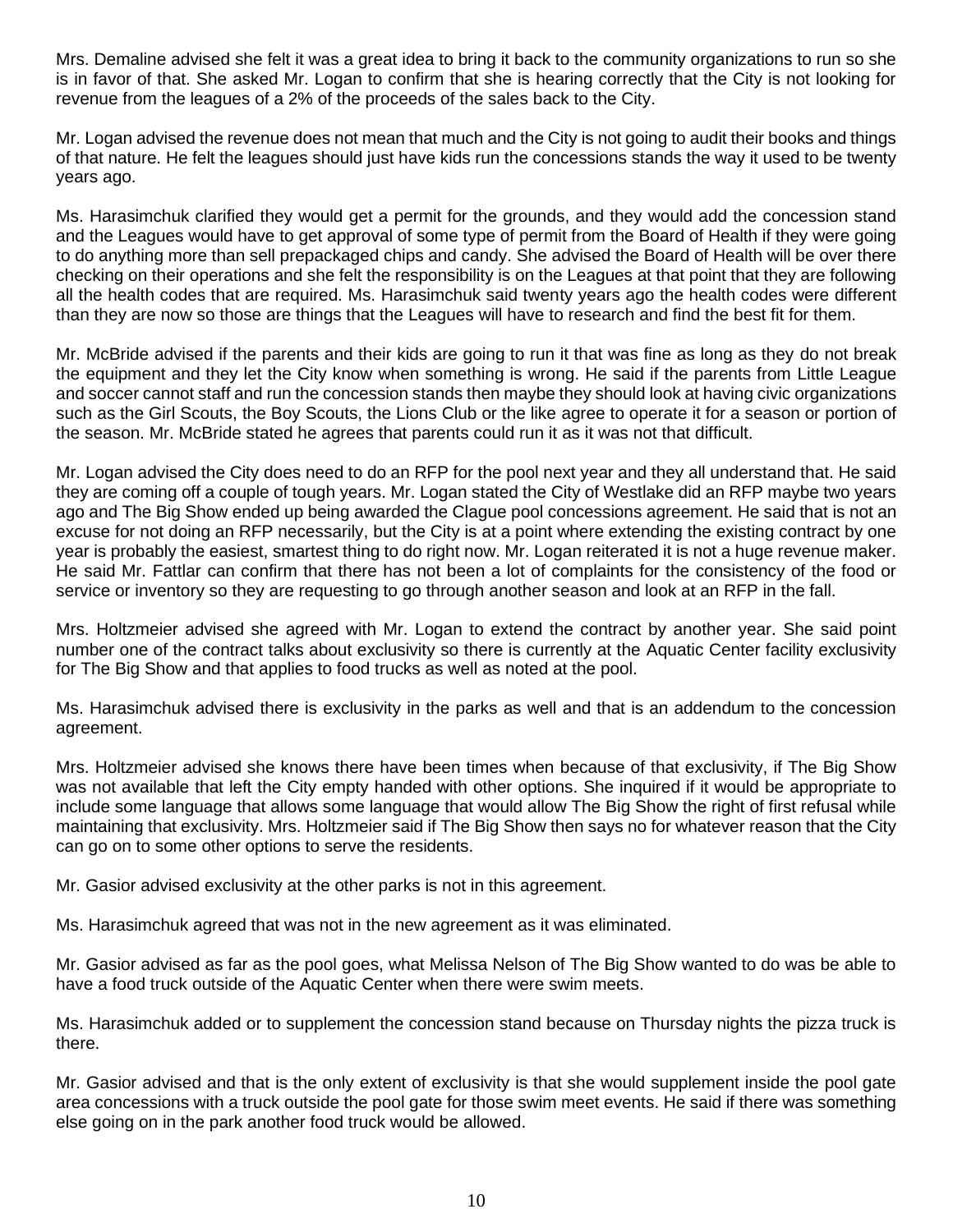Ms. Harasimchuk agreed and said item #16 spells that out in the agreement. She read, "Contractor's Food trucks. With consent of pool management regarding days, times, truck location and pool access, the Contractor's food trucks may be used to supplement the service at the Avon Aquatic Facility. All terms of this agreement apply to this portion of the operation."

Mrs. Holtzmeier advised to make it marry Mr. Gasior's understanding she felt they would want to add verbiage about during swim events or swim meets, the ability to use other vendors should The Big Show be unable to be there, because it does grant exclusivity to their concession stand and their trucks, just not outside vendors. She said she would think they would want to have outside vendors available to come.

Ms. Harasimchuk advised if The Big Show is not able to then yes. She said she believes the idea is that Melissa Nelson is providing service to the pool and she is going to want to be there for these events and they make it happen. Ms. Harasimchuk added that it is something that has to be worked out with the pool management as the food truck cannot just show up without prior knowledge by pool management. She advised but if there is a swim meet and The Big Show cannot be there for that event then chances are the City is probably not going to be able to get a food truck that last minute, but yes they should have that ability. Ms. Harasimchuk stated they could discuss it with The Big Show to make sure everyone agrees.

Mrs. Demaline pointed out No. 1 in the agreement mentions the swim competitions and the Contractor's exclusivity and food truck.

Mr. McBride advised if it is pool related then The Big Show has exclusivity and then if it is the City of Avon movie night then it may be offered to the contractor first, but it was not just pizza.

Ms. Harasimchuk agreed and said they do other things and have worked with Melissa Nelson on other events since she has been here, and they have a good working relationship where the City hosts a movie night and while they like the pizza truck, they try to offer more things to the residents and Ms. Nelson understands that. She said the last movie night, the City hired 3 food trucks and Melissa Nelson's was not one of them because she was not available on the one date. Ms. Harasimchuk said it worked out but moving forward they would rather have the ability to be able to plan and not scramble last minute.

Mr. Radcliffe advised from what he remembers from what was done in the past that there were requests from some of the other clubs such as Lacrosse or Rugby to have the concessions facilities to be used by their organizations and they were not able to because they were solely operated by Little League or Soccer. He said that was one of the benefits of having the City manage and staff the concessions. Mr. Radcliffe stated if they go back to having Little League and Soccer run the concessions. There should be a firm reminder for these groups to work together and maybe the Rugby team can use the concession stand in the mornings before the baseball games when not being used by Little League as there were a lot of requests for that in the past as he could see those kinds of requests coming in and how that should be managed needs to be included in letting those concessions go back to being run by the individual clubs.

Ms. Harasimchuk advised the School uses Veterans Memorial Park for cross country meets and that is another example for the Schools being able to operate during that time.

Mr. Radcliffe felt the concession stands in the parks should not be exclusive to specific clubs to use; all groups should be able to use it as well and they all need to work together to make that happen for the benefit of all.

Ms. Harasimchuk agreed.

Mr. Gasior asked for clarification if Mrs. Holtzmeier was satisfied that paragraph one covers the food truck outside of the Aquatic Facility. He inquired if she needed any modifications to the agreement. Mr. Gasior advised he did not see any need to change anything.

Mrs. Holtzmeier advised if Ms. Harasimchuk is comfortable with the company's ability to be there or refuse and not hold a line in the sand to say that if The Big Show cannot be there then no one else can by exercising Ms. Nelson's exclusivity. She said The Big Show has not stood in the way of having other vendors if they could not be there.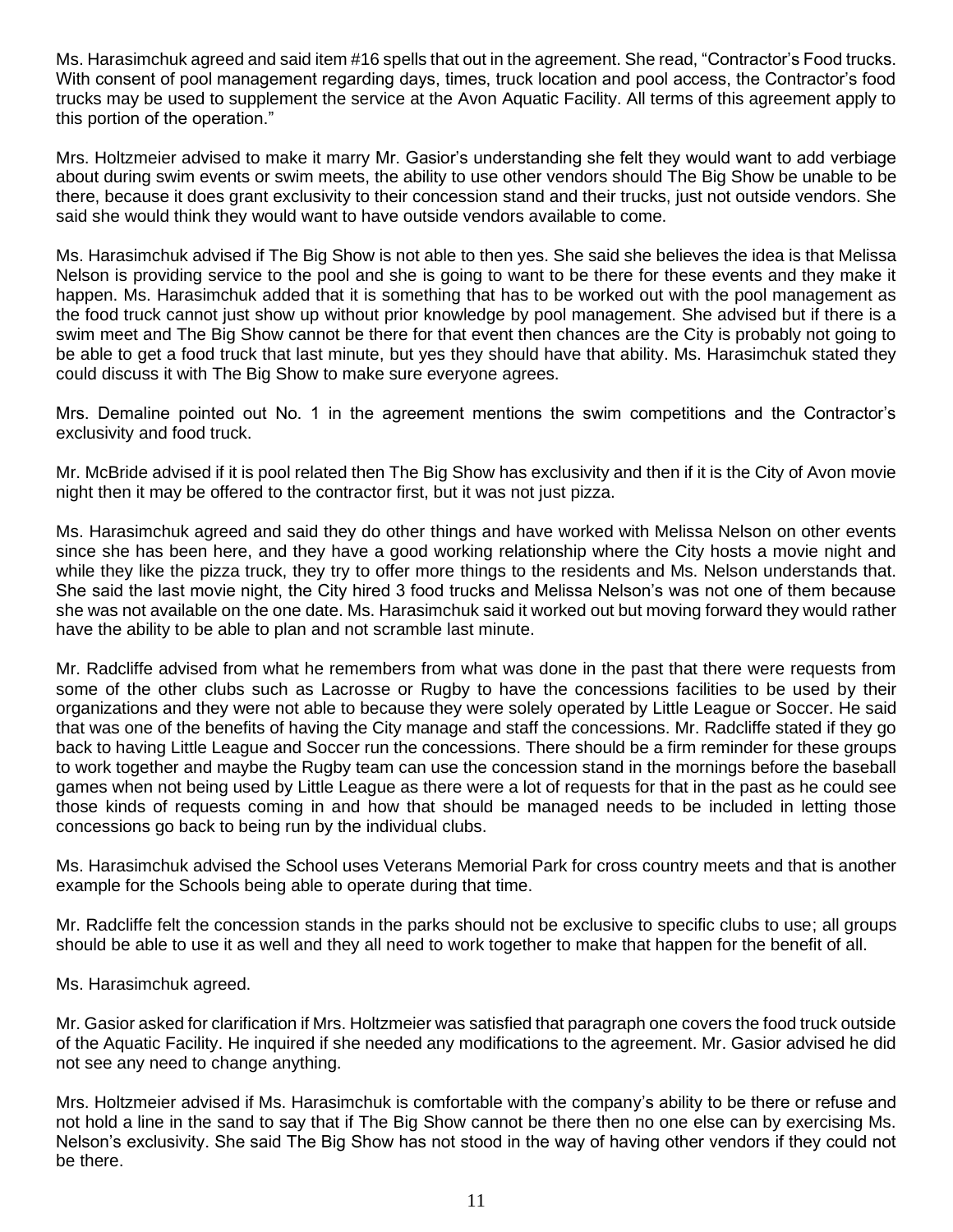Ms. Harasimchuk confirmed that has not been a problem.

10. [RESOLUTION NO. R-8-22](https://www.cityofavon.com/DocumentCenter/View/7662/Resolution-No-R-8-22-Demaline---Thomas-Barbara---Agr-Dist) – TO APPROVE WITH MODIFICATION THE RENEWAL APPLICATION MADE BY THOMAS AND BARBARA DEMALINE, TRUSTEES TO HAVE CERTAIN LAND OWNED BY THEM LOCATED ON CENTER ROAD, PERMANENT PARCEL NOS. 10-04-00-013-000-149, 10-04-00- 013-000-148, 10-04-00-013-000-038, AND 10-04-00-013-000-168 DESIGNATED AS BEING LOCATED WITHIN AN AGRICULTURAL DISTRICT, CONSISTING OF 35.49 ACRES MITHING AND Mr. Gasior A Public Hearing will be held on Monday, March 14, 2022 at 7:20 p.m.

Mr. Gasior advised this is the fourth or fifth one of these we have done this year and it is self-explanatory and he was happy to answer any questions Council might have. He noted that the application was attached as the Exhibit to the legislation and the last page of the application has instructions for the filer and that might help Council to understand the process, but it is straightforward. Mr. Gasior said in Avon where there is a lot of agriculture left, it saves the property owner on their property taxes.

Mrs. Demaline advised for the record that although these applicants share a common last name with her, there is no relationship to Thomas, Barbara, Lester, and Marilyn Demaline. She said she feels confident that she can vote on these requests and that there is no conflict of interest.

11. [RESOLUTION NO. R-9-22](https://www.cityofavon.com/DocumentCenter/View/7663/Resolution-No-R-9-22-Demaline-Barbara---Agr-Dist) - TO APPROVE WITH MODIFICATION THE RENEWAL APPLICATION MADE BY BARBARA J. DEMALINE TO HAVE CERTAIN LAND OWNED BY HER LOCATED ON STONEY RIDGE ROAD, PERMANENT PARCEL NO. 10-04-00-012-103-122, DESIGNATED AS BEING LOCATED WITHIN AN AGRICULTURAL DISTRICT, CONSISTING OF 27.14 ACRES Mr. Gasior A Public Hearing will be held on Monday, March 14, 2022 at 7:15 p.m.

Mr. Gasior advised this is the same type of request as the previous and the next item.

12. [RESOLUTION NO. R-10-22](https://www.cityofavon.com/DocumentCenter/View/7664/Resolution-No-R-10-22-Demaline-Lester-Marilyn---Agr-Dist) – TO APPROVE WITH MODIFICATION THE RENEWAL APPLICATION MADE BY LESTER AND MARILYN DEMALINE, TRUSTEES TO HAVE CERTAIN LAND OWNED BY THEM LOCATED ON CENTER ROAD, PERMANENT PARCEL NOS. 10-04-00-013-000-076, 10-04-00- 013-000-147, 10-04-00-013-000-191, AND 10-04-00-013-000-036 DESIGNATED AS BEING LOCATED WITHIN AN AGRICULTURAL DISTRICT, CONSISTING OF 39.01 ACRES MINIMITY Mr. Gasior A Public Hearing will be held on Monday, March 14, 2022 at 7:10 p.m.

Mr. Gasior advised this is the same as the previous two requests of the property owners asking for the exemption on property taxes.

#### 13. [RESOLUTION NO. R-11-22](https://www.cityofavon.com/DocumentCenter/View/7665/Resolution-No-R-11-22---Jaycox-South-Resurfacing-Bid-Leg) – TO ADVERTISE FOR BIDS FOR THE JAYCOX ROAD SOUTH PAVEMENT RESURFACNG PROJECT NATURAl CONTROL AND MIL Cummins

Mr. Cummins advised this proposed project would extend from Mills Road north up to the intersection of Jaycox Road and Schwartz Road. He said basically where the Parks Department building is currently located. Mr. Cummins stated it is a total of approximately 8500 feet in length and it would be an asphalt resurfacing project, but it does include widening of the road 1 foot on each side. He advised this is just for authorization to bid and once they have bid results they will come back with a recommendation to award a construction contract.

Mr. Moore inquired when they do this work if they could look at adding a crosswalk on the west side of Jaycox Road as well. He said there is no crosswalk when coming out of the Parks Department parking lot.

Mr. Cummins advised they can look at that.

Mr. Moore inquired if this project will close the roadway down to one lane or would it be closed completely during construction.

Mr. Cummins advised it would be a moving work zone and he anticipates this project to be done during the daytime as there is not an excessive amount of traffic. He said one crew would come in and plane off the surface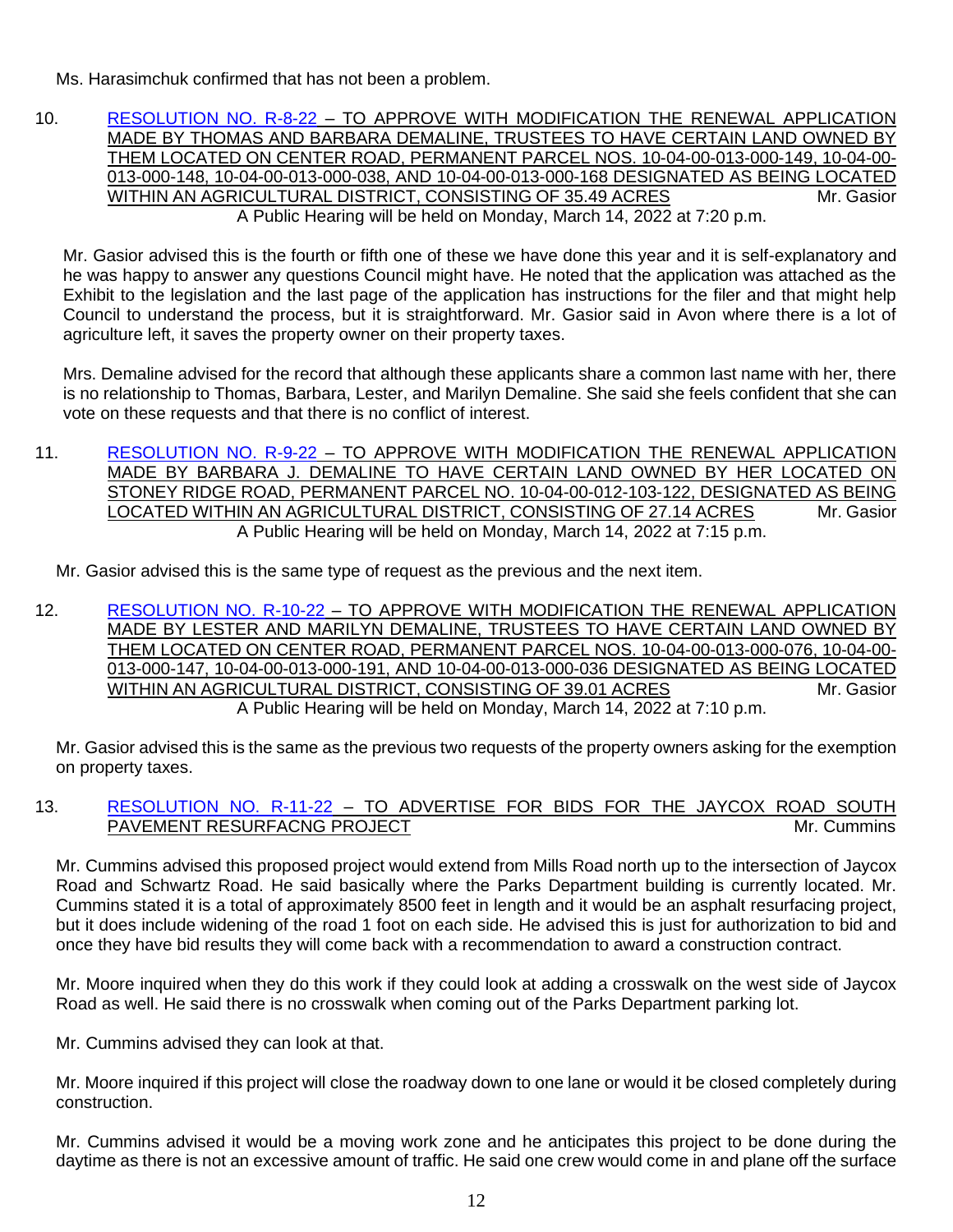and a different crew would do the widening and then the resurfacing. Mr. Cummins believes it will be a moving work zone, flaggers type situation. He said at this point he does not anticipate any type of lane closure per se.

Mr. Moore asked if Mr. Cummins had a rough idea of when they plan to do this work.

Mr. Cummins advised they would be bidding the project in March and April and he anticipates that work could begin around the first part of June.

Mr. Moore thanked him and said that road improvement is much needed.

#### 14. [RESOLUTION NO. R-12-22](https://www.cityofavon.com/DocumentCenter/View/7666/Resolution-No-R-12-22---Shakespeare-Resurfacing-Bid-Leg) - TO ADVERTISE FOR BIDS FOR THE SHAKESPEARE LANE PAVEMENT RESURFACING PROJECT Manual Contract of the Mr. Cummins

Mr. Cummins advised this project is for the public portion of Shakespeare Lane extending south from Detroit Road. He said this project is an asphalt surface over a previous concrete roadway so they will be milling off the asphalt surface, doing any base repairs, fixing catch basins and then putting a new asphalt surface over top.

Mr. Moore inquired as to whose responsibility the roundabout on Shakespeare Lane belongs to.

Mr. Cummins advised the public right of way comes to an end where it is shown on the Exhibit in red.

Mr. Moore asked if Mr. Cummins had a rough idea on when the work would begin.

Mr. Cummins advised he felt it would also be around the first part of June.

Mr. Moore said he received a lot of calls on that and is another project that is much needed and he appreciated the explanation.

#### 15. [RESOLUTION NO. R-13-22](https://www.cityofavon.com/DocumentCenter/View/7667/Resolution-No-R-13-22---North-Eaton-Shakespeare-San-Sewer-Relining-Bid) – TO ADVERTISE FOR BIDS FOR THE NORTH EATON DRIVE AND SHAKESPEARE LANE SEWER REHABILITATION PROJECT **All and the Cummins** Mr. Cummins

Mr. Cummins advised this is to go out to bid for the relining of the sanitary sewer along North Eaton Drive as well as Shakespeare Lane. He said investigations by the Utilities Department show that there were multiple areas of cracked and debilitated pipe. Mr. Cummins stated this is an in situ method of putting in a new lining inside of the pipe that is an epoxy that basically creates a new pipe inside without having to dig up and replace the pipe and the structures. He advised they looked at replacing it using the normal method and that was about five times as expensive and they feel this is a good option for both of these streets.

Mr. McBride asked if they think this could alleviate some of that sewer discharge on North Eaton Drive.

Mr. Cummins advised they are still investigating that and they have some flow monitors in place and are collecting some data on that. He said he believes this will have some measure of help as there was a lot of cracks and inflow into this system, which is directly tied to where the major problem was so sealing up this pipe and making it more watertight will definitely help the situation.

Mr. McBride thanked Mr. Cummins and said hopefully that is good news.

Mrs. Holtzmeier asked how long this kind of proposed pipe lining lasts as opposed to replacing the pipe.

Mr. Cummins advised he does not have the exact numbers in front of him, but he believes it is a similar life as a normal pipe.

## 16. REPORTS AND COMMENTS

MAYOR JENSEN had no further comments.

COUNCIL MEMBERS: